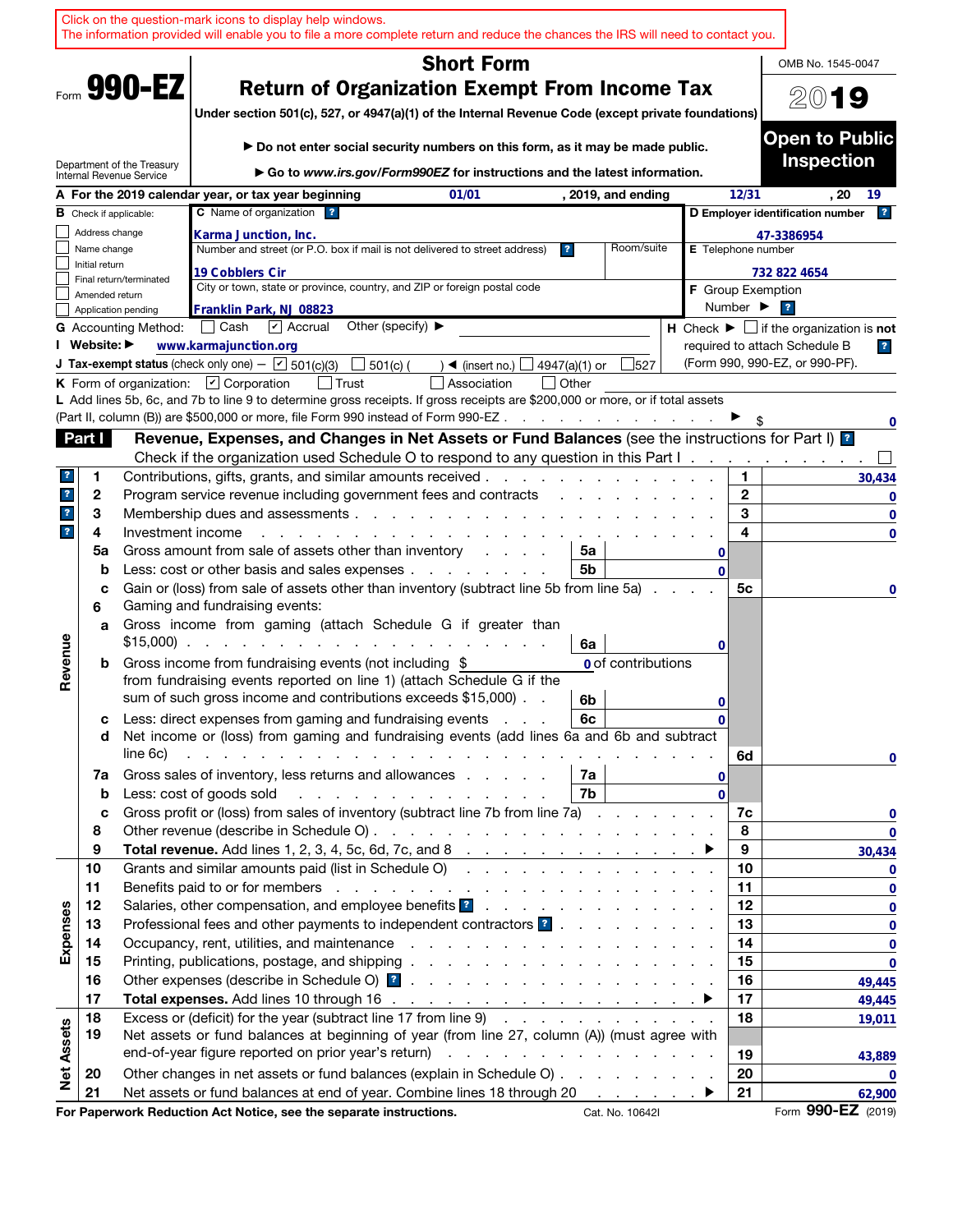| <b>Balance Sheets</b> (see the instructions for Part II)<br>Part II<br>Check if the organization used Schedule O to respond to any question in this Part II $\ldots$<br>(A) Beginning of year<br>(B) End of year<br>Cash, savings, and investments<br>44,889 22<br>22<br>62,900<br>Land and buildings.<br>0 23<br>23<br>Other assets (describe in Schedule O)<br>0 24<br>24<br>44,889 25<br>25<br>Total assets<br>62,900<br>Total liabilities (describe in Schedule O)<br>0 26<br>26<br>$\mathbf{0}$<br>27<br>44,889 27<br>Net assets or fund balances (line 27 of column (B) must agree with line 21) .<br>62,900<br>Part III<br>Statement of Program Service Accomplishments (see the instructions for Part III)<br>$\overline{\mathbf{r}}$<br><b>Expenses</b><br>Check if the organization used Schedule O to respond to any question in this Part III<br>. .   v <br>(Required for section<br>What is the organization's primary exempt purpose?<br>Please See Attached Schedule O.<br>$501(c)(3)$ and $501(c)(4)$<br>organizations; optional for<br>Describe the organization's program service accomplishments for each of its three largest program services,<br>others.)<br>as measured by expenses. In a clear and concise manner, describe the services provided, the number of<br>persons benefited, and other relevant information for each program title.<br>Provided basic needs for individuals and famillies in need<br>28<br>) If this amount includes foreign grants, check here<br>$\overline{\mathbf{r}}$<br>(Grants \$<br><b>28a</b><br>29<br>) If this amount includes foreign grants, check here<br>29a<br>(Grants \$<br>30<br>) If this amount includes foreign grants, check here<br>(Grants \$<br>30a<br>31 Other program services (describe in Schedule O)<br>.<br>) If this amount includes foreign grants, check here<br>(Grants \$<br>31a<br>32 Total program service expenses (add lines 28a through 31a)<br>32<br>List of Officers, Directors, Trustees, and Key Employees (list each one even if not compensated-see the instructions for Part IV)<br><b>Part IV</b><br>Check if the organization used Schedule O to respond to any question in this Part IV<br>.<br>(c) Reportable ?<br>(d) Health benefits,<br>(b) Average<br>compensation<br>contributions to employee (e) Estimated amount of<br>hours per week<br>(a) Name and title<br>$\overline{ }$<br>(Forms W-2/1099-MISC)<br>benefit plans, and<br>other compensation<br>devoted to position<br>(if not paid, enter -0-)<br>deferred compensation<br><b>Prashant Patel</b><br><b>President</b><br>40<br>$\mathbf 0$<br>0<br>0<br><b>Manisha Patel</b><br><b>Director</b><br>$\overline{2}$<br>$\mathbf 0$<br>$\bf{0}$<br><b>Amit Joshi</b><br><b>Director</b><br>5<br>$\mathbf 0$<br>0<br>Shiwani Joshi<br><b>Director</b><br>$\overline{2}$<br>$\mathbf 0$<br>0<br><b>Amish Jhaveri</b><br><b>Director</b><br>$\overline{2}$<br>$\mathbf 0$<br>0<br><b>Bijal Jhaveri</b><br>$\overline{2}$<br>$\mathbf 0$<br>$\mathbf 0$<br><b>Director</b><br>$\bf{0}$ |                         | Form 990-EZ (2019) |  |  | Page 2       |
|------------------------------------------------------------------------------------------------------------------------------------------------------------------------------------------------------------------------------------------------------------------------------------------------------------------------------------------------------------------------------------------------------------------------------------------------------------------------------------------------------------------------------------------------------------------------------------------------------------------------------------------------------------------------------------------------------------------------------------------------------------------------------------------------------------------------------------------------------------------------------------------------------------------------------------------------------------------------------------------------------------------------------------------------------------------------------------------------------------------------------------------------------------------------------------------------------------------------------------------------------------------------------------------------------------------------------------------------------------------------------------------------------------------------------------------------------------------------------------------------------------------------------------------------------------------------------------------------------------------------------------------------------------------------------------------------------------------------------------------------------------------------------------------------------------------------------------------------------------------------------------------------------------------------------------------------------------------------------------------------------------------------------------------------------------------------------------------------------------------------------------------------------------------------------------------------------------------------------------------------------------------------------------------------------------------------------------------------------------------------------------------------------------------------------------------------------------------------------------------------------------------------------------------------------------------------------------------------------------------------------------------------------------------------------------------------------------------------------------------------------------------------------------------------------------------------------------------------------------------------------------------------------------------------------------------------------------------------------------------------------------------------------------------------------|-------------------------|--------------------|--|--|--------------|
|                                                                                                                                                                                                                                                                                                                                                                                                                                                                                                                                                                                                                                                                                                                                                                                                                                                                                                                                                                                                                                                                                                                                                                                                                                                                                                                                                                                                                                                                                                                                                                                                                                                                                                                                                                                                                                                                                                                                                                                                                                                                                                                                                                                                                                                                                                                                                                                                                                                                                                                                                                                                                                                                                                                                                                                                                                                                                                                                                                                                                                                      |                         |                    |  |  |              |
|                                                                                                                                                                                                                                                                                                                                                                                                                                                                                                                                                                                                                                                                                                                                                                                                                                                                                                                                                                                                                                                                                                                                                                                                                                                                                                                                                                                                                                                                                                                                                                                                                                                                                                                                                                                                                                                                                                                                                                                                                                                                                                                                                                                                                                                                                                                                                                                                                                                                                                                                                                                                                                                                                                                                                                                                                                                                                                                                                                                                                                                      |                         |                    |  |  |              |
|                                                                                                                                                                                                                                                                                                                                                                                                                                                                                                                                                                                                                                                                                                                                                                                                                                                                                                                                                                                                                                                                                                                                                                                                                                                                                                                                                                                                                                                                                                                                                                                                                                                                                                                                                                                                                                                                                                                                                                                                                                                                                                                                                                                                                                                                                                                                                                                                                                                                                                                                                                                                                                                                                                                                                                                                                                                                                                                                                                                                                                                      |                         |                    |  |  |              |
|                                                                                                                                                                                                                                                                                                                                                                                                                                                                                                                                                                                                                                                                                                                                                                                                                                                                                                                                                                                                                                                                                                                                                                                                                                                                                                                                                                                                                                                                                                                                                                                                                                                                                                                                                                                                                                                                                                                                                                                                                                                                                                                                                                                                                                                                                                                                                                                                                                                                                                                                                                                                                                                                                                                                                                                                                                                                                                                                                                                                                                                      |                         |                    |  |  |              |
|                                                                                                                                                                                                                                                                                                                                                                                                                                                                                                                                                                                                                                                                                                                                                                                                                                                                                                                                                                                                                                                                                                                                                                                                                                                                                                                                                                                                                                                                                                                                                                                                                                                                                                                                                                                                                                                                                                                                                                                                                                                                                                                                                                                                                                                                                                                                                                                                                                                                                                                                                                                                                                                                                                                                                                                                                                                                                                                                                                                                                                                      |                         |                    |  |  | $\mathbf 0$  |
|                                                                                                                                                                                                                                                                                                                                                                                                                                                                                                                                                                                                                                                                                                                                                                                                                                                                                                                                                                                                                                                                                                                                                                                                                                                                                                                                                                                                                                                                                                                                                                                                                                                                                                                                                                                                                                                                                                                                                                                                                                                                                                                                                                                                                                                                                                                                                                                                                                                                                                                                                                                                                                                                                                                                                                                                                                                                                                                                                                                                                                                      |                         |                    |  |  | $\mathbf{0}$ |
|                                                                                                                                                                                                                                                                                                                                                                                                                                                                                                                                                                                                                                                                                                                                                                                                                                                                                                                                                                                                                                                                                                                                                                                                                                                                                                                                                                                                                                                                                                                                                                                                                                                                                                                                                                                                                                                                                                                                                                                                                                                                                                                                                                                                                                                                                                                                                                                                                                                                                                                                                                                                                                                                                                                                                                                                                                                                                                                                                                                                                                                      |                         |                    |  |  |              |
|                                                                                                                                                                                                                                                                                                                                                                                                                                                                                                                                                                                                                                                                                                                                                                                                                                                                                                                                                                                                                                                                                                                                                                                                                                                                                                                                                                                                                                                                                                                                                                                                                                                                                                                                                                                                                                                                                                                                                                                                                                                                                                                                                                                                                                                                                                                                                                                                                                                                                                                                                                                                                                                                                                                                                                                                                                                                                                                                                                                                                                                      |                         |                    |  |  |              |
|                                                                                                                                                                                                                                                                                                                                                                                                                                                                                                                                                                                                                                                                                                                                                                                                                                                                                                                                                                                                                                                                                                                                                                                                                                                                                                                                                                                                                                                                                                                                                                                                                                                                                                                                                                                                                                                                                                                                                                                                                                                                                                                                                                                                                                                                                                                                                                                                                                                                                                                                                                                                                                                                                                                                                                                                                                                                                                                                                                                                                                                      |                         |                    |  |  |              |
|                                                                                                                                                                                                                                                                                                                                                                                                                                                                                                                                                                                                                                                                                                                                                                                                                                                                                                                                                                                                                                                                                                                                                                                                                                                                                                                                                                                                                                                                                                                                                                                                                                                                                                                                                                                                                                                                                                                                                                                                                                                                                                                                                                                                                                                                                                                                                                                                                                                                                                                                                                                                                                                                                                                                                                                                                                                                                                                                                                                                                                                      |                         |                    |  |  |              |
|                                                                                                                                                                                                                                                                                                                                                                                                                                                                                                                                                                                                                                                                                                                                                                                                                                                                                                                                                                                                                                                                                                                                                                                                                                                                                                                                                                                                                                                                                                                                                                                                                                                                                                                                                                                                                                                                                                                                                                                                                                                                                                                                                                                                                                                                                                                                                                                                                                                                                                                                                                                                                                                                                                                                                                                                                                                                                                                                                                                                                                                      |                         |                    |  |  |              |
|                                                                                                                                                                                                                                                                                                                                                                                                                                                                                                                                                                                                                                                                                                                                                                                                                                                                                                                                                                                                                                                                                                                                                                                                                                                                                                                                                                                                                                                                                                                                                                                                                                                                                                                                                                                                                                                                                                                                                                                                                                                                                                                                                                                                                                                                                                                                                                                                                                                                                                                                                                                                                                                                                                                                                                                                                                                                                                                                                                                                                                                      |                         |                    |  |  |              |
|                                                                                                                                                                                                                                                                                                                                                                                                                                                                                                                                                                                                                                                                                                                                                                                                                                                                                                                                                                                                                                                                                                                                                                                                                                                                                                                                                                                                                                                                                                                                                                                                                                                                                                                                                                                                                                                                                                                                                                                                                                                                                                                                                                                                                                                                                                                                                                                                                                                                                                                                                                                                                                                                                                                                                                                                                                                                                                                                                                                                                                                      |                         |                    |  |  |              |
|                                                                                                                                                                                                                                                                                                                                                                                                                                                                                                                                                                                                                                                                                                                                                                                                                                                                                                                                                                                                                                                                                                                                                                                                                                                                                                                                                                                                                                                                                                                                                                                                                                                                                                                                                                                                                                                                                                                                                                                                                                                                                                                                                                                                                                                                                                                                                                                                                                                                                                                                                                                                                                                                                                                                                                                                                                                                                                                                                                                                                                                      |                         |                    |  |  |              |
|                                                                                                                                                                                                                                                                                                                                                                                                                                                                                                                                                                                                                                                                                                                                                                                                                                                                                                                                                                                                                                                                                                                                                                                                                                                                                                                                                                                                                                                                                                                                                                                                                                                                                                                                                                                                                                                                                                                                                                                                                                                                                                                                                                                                                                                                                                                                                                                                                                                                                                                                                                                                                                                                                                                                                                                                                                                                                                                                                                                                                                                      |                         |                    |  |  |              |
|                                                                                                                                                                                                                                                                                                                                                                                                                                                                                                                                                                                                                                                                                                                                                                                                                                                                                                                                                                                                                                                                                                                                                                                                                                                                                                                                                                                                                                                                                                                                                                                                                                                                                                                                                                                                                                                                                                                                                                                                                                                                                                                                                                                                                                                                                                                                                                                                                                                                                                                                                                                                                                                                                                                                                                                                                                                                                                                                                                                                                                                      |                         |                    |  |  |              |
|                                                                                                                                                                                                                                                                                                                                                                                                                                                                                                                                                                                                                                                                                                                                                                                                                                                                                                                                                                                                                                                                                                                                                                                                                                                                                                                                                                                                                                                                                                                                                                                                                                                                                                                                                                                                                                                                                                                                                                                                                                                                                                                                                                                                                                                                                                                                                                                                                                                                                                                                                                                                                                                                                                                                                                                                                                                                                                                                                                                                                                                      | $\overline{\mathbf{r}}$ |                    |  |  |              |
|                                                                                                                                                                                                                                                                                                                                                                                                                                                                                                                                                                                                                                                                                                                                                                                                                                                                                                                                                                                                                                                                                                                                                                                                                                                                                                                                                                                                                                                                                                                                                                                                                                                                                                                                                                                                                                                                                                                                                                                                                                                                                                                                                                                                                                                                                                                                                                                                                                                                                                                                                                                                                                                                                                                                                                                                                                                                                                                                                                                                                                                      |                         |                    |  |  |              |
|                                                                                                                                                                                                                                                                                                                                                                                                                                                                                                                                                                                                                                                                                                                                                                                                                                                                                                                                                                                                                                                                                                                                                                                                                                                                                                                                                                                                                                                                                                                                                                                                                                                                                                                                                                                                                                                                                                                                                                                                                                                                                                                                                                                                                                                                                                                                                                                                                                                                                                                                                                                                                                                                                                                                                                                                                                                                                                                                                                                                                                                      |                         |                    |  |  |              |
|                                                                                                                                                                                                                                                                                                                                                                                                                                                                                                                                                                                                                                                                                                                                                                                                                                                                                                                                                                                                                                                                                                                                                                                                                                                                                                                                                                                                                                                                                                                                                                                                                                                                                                                                                                                                                                                                                                                                                                                                                                                                                                                                                                                                                                                                                                                                                                                                                                                                                                                                                                                                                                                                                                                                                                                                                                                                                                                                                                                                                                                      |                         |                    |  |  |              |
|                                                                                                                                                                                                                                                                                                                                                                                                                                                                                                                                                                                                                                                                                                                                                                                                                                                                                                                                                                                                                                                                                                                                                                                                                                                                                                                                                                                                                                                                                                                                                                                                                                                                                                                                                                                                                                                                                                                                                                                                                                                                                                                                                                                                                                                                                                                                                                                                                                                                                                                                                                                                                                                                                                                                                                                                                                                                                                                                                                                                                                                      |                         |                    |  |  |              |
|                                                                                                                                                                                                                                                                                                                                                                                                                                                                                                                                                                                                                                                                                                                                                                                                                                                                                                                                                                                                                                                                                                                                                                                                                                                                                                                                                                                                                                                                                                                                                                                                                                                                                                                                                                                                                                                                                                                                                                                                                                                                                                                                                                                                                                                                                                                                                                                                                                                                                                                                                                                                                                                                                                                                                                                                                                                                                                                                                                                                                                                      |                         |                    |  |  |              |
|                                                                                                                                                                                                                                                                                                                                                                                                                                                                                                                                                                                                                                                                                                                                                                                                                                                                                                                                                                                                                                                                                                                                                                                                                                                                                                                                                                                                                                                                                                                                                                                                                                                                                                                                                                                                                                                                                                                                                                                                                                                                                                                                                                                                                                                                                                                                                                                                                                                                                                                                                                                                                                                                                                                                                                                                                                                                                                                                                                                                                                                      |                         |                    |  |  |              |
|                                                                                                                                                                                                                                                                                                                                                                                                                                                                                                                                                                                                                                                                                                                                                                                                                                                                                                                                                                                                                                                                                                                                                                                                                                                                                                                                                                                                                                                                                                                                                                                                                                                                                                                                                                                                                                                                                                                                                                                                                                                                                                                                                                                                                                                                                                                                                                                                                                                                                                                                                                                                                                                                                                                                                                                                                                                                                                                                                                                                                                                      |                         |                    |  |  |              |
|                                                                                                                                                                                                                                                                                                                                                                                                                                                                                                                                                                                                                                                                                                                                                                                                                                                                                                                                                                                                                                                                                                                                                                                                                                                                                                                                                                                                                                                                                                                                                                                                                                                                                                                                                                                                                                                                                                                                                                                                                                                                                                                                                                                                                                                                                                                                                                                                                                                                                                                                                                                                                                                                                                                                                                                                                                                                                                                                                                                                                                                      |                         |                    |  |  |              |
|                                                                                                                                                                                                                                                                                                                                                                                                                                                                                                                                                                                                                                                                                                                                                                                                                                                                                                                                                                                                                                                                                                                                                                                                                                                                                                                                                                                                                                                                                                                                                                                                                                                                                                                                                                                                                                                                                                                                                                                                                                                                                                                                                                                                                                                                                                                                                                                                                                                                                                                                                                                                                                                                                                                                                                                                                                                                                                                                                                                                                                                      |                         |                    |  |  |              |
|                                                                                                                                                                                                                                                                                                                                                                                                                                                                                                                                                                                                                                                                                                                                                                                                                                                                                                                                                                                                                                                                                                                                                                                                                                                                                                                                                                                                                                                                                                                                                                                                                                                                                                                                                                                                                                                                                                                                                                                                                                                                                                                                                                                                                                                                                                                                                                                                                                                                                                                                                                                                                                                                                                                                                                                                                                                                                                                                                                                                                                                      |                         |                    |  |  |              |
|                                                                                                                                                                                                                                                                                                                                                                                                                                                                                                                                                                                                                                                                                                                                                                                                                                                                                                                                                                                                                                                                                                                                                                                                                                                                                                                                                                                                                                                                                                                                                                                                                                                                                                                                                                                                                                                                                                                                                                                                                                                                                                                                                                                                                                                                                                                                                                                                                                                                                                                                                                                                                                                                                                                                                                                                                                                                                                                                                                                                                                                      |                         |                    |  |  |              |
|                                                                                                                                                                                                                                                                                                                                                                                                                                                                                                                                                                                                                                                                                                                                                                                                                                                                                                                                                                                                                                                                                                                                                                                                                                                                                                                                                                                                                                                                                                                                                                                                                                                                                                                                                                                                                                                                                                                                                                                                                                                                                                                                                                                                                                                                                                                                                                                                                                                                                                                                                                                                                                                                                                                                                                                                                                                                                                                                                                                                                                                      |                         |                    |  |  |              |
|                                                                                                                                                                                                                                                                                                                                                                                                                                                                                                                                                                                                                                                                                                                                                                                                                                                                                                                                                                                                                                                                                                                                                                                                                                                                                                                                                                                                                                                                                                                                                                                                                                                                                                                                                                                                                                                                                                                                                                                                                                                                                                                                                                                                                                                                                                                                                                                                                                                                                                                                                                                                                                                                                                                                                                                                                                                                                                                                                                                                                                                      |                         |                    |  |  |              |
|                                                                                                                                                                                                                                                                                                                                                                                                                                                                                                                                                                                                                                                                                                                                                                                                                                                                                                                                                                                                                                                                                                                                                                                                                                                                                                                                                                                                                                                                                                                                                                                                                                                                                                                                                                                                                                                                                                                                                                                                                                                                                                                                                                                                                                                                                                                                                                                                                                                                                                                                                                                                                                                                                                                                                                                                                                                                                                                                                                                                                                                      |                         |                    |  |  |              |
|                                                                                                                                                                                                                                                                                                                                                                                                                                                                                                                                                                                                                                                                                                                                                                                                                                                                                                                                                                                                                                                                                                                                                                                                                                                                                                                                                                                                                                                                                                                                                                                                                                                                                                                                                                                                                                                                                                                                                                                                                                                                                                                                                                                                                                                                                                                                                                                                                                                                                                                                                                                                                                                                                                                                                                                                                                                                                                                                                                                                                                                      |                         |                    |  |  |              |
|                                                                                                                                                                                                                                                                                                                                                                                                                                                                                                                                                                                                                                                                                                                                                                                                                                                                                                                                                                                                                                                                                                                                                                                                                                                                                                                                                                                                                                                                                                                                                                                                                                                                                                                                                                                                                                                                                                                                                                                                                                                                                                                                                                                                                                                                                                                                                                                                                                                                                                                                                                                                                                                                                                                                                                                                                                                                                                                                                                                                                                                      |                         |                    |  |  |              |
|                                                                                                                                                                                                                                                                                                                                                                                                                                                                                                                                                                                                                                                                                                                                                                                                                                                                                                                                                                                                                                                                                                                                                                                                                                                                                                                                                                                                                                                                                                                                                                                                                                                                                                                                                                                                                                                                                                                                                                                                                                                                                                                                                                                                                                                                                                                                                                                                                                                                                                                                                                                                                                                                                                                                                                                                                                                                                                                                                                                                                                                      |                         |                    |  |  |              |
|                                                                                                                                                                                                                                                                                                                                                                                                                                                                                                                                                                                                                                                                                                                                                                                                                                                                                                                                                                                                                                                                                                                                                                                                                                                                                                                                                                                                                                                                                                                                                                                                                                                                                                                                                                                                                                                                                                                                                                                                                                                                                                                                                                                                                                                                                                                                                                                                                                                                                                                                                                                                                                                                                                                                                                                                                                                                                                                                                                                                                                                      |                         |                    |  |  |              |
|                                                                                                                                                                                                                                                                                                                                                                                                                                                                                                                                                                                                                                                                                                                                                                                                                                                                                                                                                                                                                                                                                                                                                                                                                                                                                                                                                                                                                                                                                                                                                                                                                                                                                                                                                                                                                                                                                                                                                                                                                                                                                                                                                                                                                                                                                                                                                                                                                                                                                                                                                                                                                                                                                                                                                                                                                                                                                                                                                                                                                                                      |                         |                    |  |  |              |
|                                                                                                                                                                                                                                                                                                                                                                                                                                                                                                                                                                                                                                                                                                                                                                                                                                                                                                                                                                                                                                                                                                                                                                                                                                                                                                                                                                                                                                                                                                                                                                                                                                                                                                                                                                                                                                                                                                                                                                                                                                                                                                                                                                                                                                                                                                                                                                                                                                                                                                                                                                                                                                                                                                                                                                                                                                                                                                                                                                                                                                                      |                         |                    |  |  |              |
|                                                                                                                                                                                                                                                                                                                                                                                                                                                                                                                                                                                                                                                                                                                                                                                                                                                                                                                                                                                                                                                                                                                                                                                                                                                                                                                                                                                                                                                                                                                                                                                                                                                                                                                                                                                                                                                                                                                                                                                                                                                                                                                                                                                                                                                                                                                                                                                                                                                                                                                                                                                                                                                                                                                                                                                                                                                                                                                                                                                                                                                      |                         |                    |  |  |              |
|                                                                                                                                                                                                                                                                                                                                                                                                                                                                                                                                                                                                                                                                                                                                                                                                                                                                                                                                                                                                                                                                                                                                                                                                                                                                                                                                                                                                                                                                                                                                                                                                                                                                                                                                                                                                                                                                                                                                                                                                                                                                                                                                                                                                                                                                                                                                                                                                                                                                                                                                                                                                                                                                                                                                                                                                                                                                                                                                                                                                                                                      |                         |                    |  |  |              |
|                                                                                                                                                                                                                                                                                                                                                                                                                                                                                                                                                                                                                                                                                                                                                                                                                                                                                                                                                                                                                                                                                                                                                                                                                                                                                                                                                                                                                                                                                                                                                                                                                                                                                                                                                                                                                                                                                                                                                                                                                                                                                                                                                                                                                                                                                                                                                                                                                                                                                                                                                                                                                                                                                                                                                                                                                                                                                                                                                                                                                                                      |                         |                    |  |  |              |
|                                                                                                                                                                                                                                                                                                                                                                                                                                                                                                                                                                                                                                                                                                                                                                                                                                                                                                                                                                                                                                                                                                                                                                                                                                                                                                                                                                                                                                                                                                                                                                                                                                                                                                                                                                                                                                                                                                                                                                                                                                                                                                                                                                                                                                                                                                                                                                                                                                                                                                                                                                                                                                                                                                                                                                                                                                                                                                                                                                                                                                                      |                         |                    |  |  |              |
|                                                                                                                                                                                                                                                                                                                                                                                                                                                                                                                                                                                                                                                                                                                                                                                                                                                                                                                                                                                                                                                                                                                                                                                                                                                                                                                                                                                                                                                                                                                                                                                                                                                                                                                                                                                                                                                                                                                                                                                                                                                                                                                                                                                                                                                                                                                                                                                                                                                                                                                                                                                                                                                                                                                                                                                                                                                                                                                                                                                                                                                      |                         |                    |  |  |              |
|                                                                                                                                                                                                                                                                                                                                                                                                                                                                                                                                                                                                                                                                                                                                                                                                                                                                                                                                                                                                                                                                                                                                                                                                                                                                                                                                                                                                                                                                                                                                                                                                                                                                                                                                                                                                                                                                                                                                                                                                                                                                                                                                                                                                                                                                                                                                                                                                                                                                                                                                                                                                                                                                                                                                                                                                                                                                                                                                                                                                                                                      |                         |                    |  |  | $\mathbf 0$  |
|                                                                                                                                                                                                                                                                                                                                                                                                                                                                                                                                                                                                                                                                                                                                                                                                                                                                                                                                                                                                                                                                                                                                                                                                                                                                                                                                                                                                                                                                                                                                                                                                                                                                                                                                                                                                                                                                                                                                                                                                                                                                                                                                                                                                                                                                                                                                                                                                                                                                                                                                                                                                                                                                                                                                                                                                                                                                                                                                                                                                                                                      |                         |                    |  |  |              |
|                                                                                                                                                                                                                                                                                                                                                                                                                                                                                                                                                                                                                                                                                                                                                                                                                                                                                                                                                                                                                                                                                                                                                                                                                                                                                                                                                                                                                                                                                                                                                                                                                                                                                                                                                                                                                                                                                                                                                                                                                                                                                                                                                                                                                                                                                                                                                                                                                                                                                                                                                                                                                                                                                                                                                                                                                                                                                                                                                                                                                                                      |                         |                    |  |  | $\mathbf 0$  |
|                                                                                                                                                                                                                                                                                                                                                                                                                                                                                                                                                                                                                                                                                                                                                                                                                                                                                                                                                                                                                                                                                                                                                                                                                                                                                                                                                                                                                                                                                                                                                                                                                                                                                                                                                                                                                                                                                                                                                                                                                                                                                                                                                                                                                                                                                                                                                                                                                                                                                                                                                                                                                                                                                                                                                                                                                                                                                                                                                                                                                                                      |                         |                    |  |  |              |
|                                                                                                                                                                                                                                                                                                                                                                                                                                                                                                                                                                                                                                                                                                                                                                                                                                                                                                                                                                                                                                                                                                                                                                                                                                                                                                                                                                                                                                                                                                                                                                                                                                                                                                                                                                                                                                                                                                                                                                                                                                                                                                                                                                                                                                                                                                                                                                                                                                                                                                                                                                                                                                                                                                                                                                                                                                                                                                                                                                                                                                                      |                         |                    |  |  | $\mathbf 0$  |
|                                                                                                                                                                                                                                                                                                                                                                                                                                                                                                                                                                                                                                                                                                                                                                                                                                                                                                                                                                                                                                                                                                                                                                                                                                                                                                                                                                                                                                                                                                                                                                                                                                                                                                                                                                                                                                                                                                                                                                                                                                                                                                                                                                                                                                                                                                                                                                                                                                                                                                                                                                                                                                                                                                                                                                                                                                                                                                                                                                                                                                                      |                         |                    |  |  |              |
|                                                                                                                                                                                                                                                                                                                                                                                                                                                                                                                                                                                                                                                                                                                                                                                                                                                                                                                                                                                                                                                                                                                                                                                                                                                                                                                                                                                                                                                                                                                                                                                                                                                                                                                                                                                                                                                                                                                                                                                                                                                                                                                                                                                                                                                                                                                                                                                                                                                                                                                                                                                                                                                                                                                                                                                                                                                                                                                                                                                                                                                      |                         |                    |  |  | $\mathbf 0$  |
|                                                                                                                                                                                                                                                                                                                                                                                                                                                                                                                                                                                                                                                                                                                                                                                                                                                                                                                                                                                                                                                                                                                                                                                                                                                                                                                                                                                                                                                                                                                                                                                                                                                                                                                                                                                                                                                                                                                                                                                                                                                                                                                                                                                                                                                                                                                                                                                                                                                                                                                                                                                                                                                                                                                                                                                                                                                                                                                                                                                                                                                      |                         |                    |  |  |              |
|                                                                                                                                                                                                                                                                                                                                                                                                                                                                                                                                                                                                                                                                                                                                                                                                                                                                                                                                                                                                                                                                                                                                                                                                                                                                                                                                                                                                                                                                                                                                                                                                                                                                                                                                                                                                                                                                                                                                                                                                                                                                                                                                                                                                                                                                                                                                                                                                                                                                                                                                                                                                                                                                                                                                                                                                                                                                                                                                                                                                                                                      |                         |                    |  |  |              |
|                                                                                                                                                                                                                                                                                                                                                                                                                                                                                                                                                                                                                                                                                                                                                                                                                                                                                                                                                                                                                                                                                                                                                                                                                                                                                                                                                                                                                                                                                                                                                                                                                                                                                                                                                                                                                                                                                                                                                                                                                                                                                                                                                                                                                                                                                                                                                                                                                                                                                                                                                                                                                                                                                                                                                                                                                                                                                                                                                                                                                                                      |                         |                    |  |  |              |
|                                                                                                                                                                                                                                                                                                                                                                                                                                                                                                                                                                                                                                                                                                                                                                                                                                                                                                                                                                                                                                                                                                                                                                                                                                                                                                                                                                                                                                                                                                                                                                                                                                                                                                                                                                                                                                                                                                                                                                                                                                                                                                                                                                                                                                                                                                                                                                                                                                                                                                                                                                                                                                                                                                                                                                                                                                                                                                                                                                                                                                                      |                         |                    |  |  |              |
|                                                                                                                                                                                                                                                                                                                                                                                                                                                                                                                                                                                                                                                                                                                                                                                                                                                                                                                                                                                                                                                                                                                                                                                                                                                                                                                                                                                                                                                                                                                                                                                                                                                                                                                                                                                                                                                                                                                                                                                                                                                                                                                                                                                                                                                                                                                                                                                                                                                                                                                                                                                                                                                                                                                                                                                                                                                                                                                                                                                                                                                      |                         |                    |  |  |              |
|                                                                                                                                                                                                                                                                                                                                                                                                                                                                                                                                                                                                                                                                                                                                                                                                                                                                                                                                                                                                                                                                                                                                                                                                                                                                                                                                                                                                                                                                                                                                                                                                                                                                                                                                                                                                                                                                                                                                                                                                                                                                                                                                                                                                                                                                                                                                                                                                                                                                                                                                                                                                                                                                                                                                                                                                                                                                                                                                                                                                                                                      |                         |                    |  |  |              |
|                                                                                                                                                                                                                                                                                                                                                                                                                                                                                                                                                                                                                                                                                                                                                                                                                                                                                                                                                                                                                                                                                                                                                                                                                                                                                                                                                                                                                                                                                                                                                                                                                                                                                                                                                                                                                                                                                                                                                                                                                                                                                                                                                                                                                                                                                                                                                                                                                                                                                                                                                                                                                                                                                                                                                                                                                                                                                                                                                                                                                                                      |                         |                    |  |  |              |
|                                                                                                                                                                                                                                                                                                                                                                                                                                                                                                                                                                                                                                                                                                                                                                                                                                                                                                                                                                                                                                                                                                                                                                                                                                                                                                                                                                                                                                                                                                                                                                                                                                                                                                                                                                                                                                                                                                                                                                                                                                                                                                                                                                                                                                                                                                                                                                                                                                                                                                                                                                                                                                                                                                                                                                                                                                                                                                                                                                                                                                                      |                         |                    |  |  |              |
|                                                                                                                                                                                                                                                                                                                                                                                                                                                                                                                                                                                                                                                                                                                                                                                                                                                                                                                                                                                                                                                                                                                                                                                                                                                                                                                                                                                                                                                                                                                                                                                                                                                                                                                                                                                                                                                                                                                                                                                                                                                                                                                                                                                                                                                                                                                                                                                                                                                                                                                                                                                                                                                                                                                                                                                                                                                                                                                                                                                                                                                      |                         |                    |  |  |              |
|                                                                                                                                                                                                                                                                                                                                                                                                                                                                                                                                                                                                                                                                                                                                                                                                                                                                                                                                                                                                                                                                                                                                                                                                                                                                                                                                                                                                                                                                                                                                                                                                                                                                                                                                                                                                                                                                                                                                                                                                                                                                                                                                                                                                                                                                                                                                                                                                                                                                                                                                                                                                                                                                                                                                                                                                                                                                                                                                                                                                                                                      |                         |                    |  |  |              |
|                                                                                                                                                                                                                                                                                                                                                                                                                                                                                                                                                                                                                                                                                                                                                                                                                                                                                                                                                                                                                                                                                                                                                                                                                                                                                                                                                                                                                                                                                                                                                                                                                                                                                                                                                                                                                                                                                                                                                                                                                                                                                                                                                                                                                                                                                                                                                                                                                                                                                                                                                                                                                                                                                                                                                                                                                                                                                                                                                                                                                                                      |                         |                    |  |  |              |
|                                                                                                                                                                                                                                                                                                                                                                                                                                                                                                                                                                                                                                                                                                                                                                                                                                                                                                                                                                                                                                                                                                                                                                                                                                                                                                                                                                                                                                                                                                                                                                                                                                                                                                                                                                                                                                                                                                                                                                                                                                                                                                                                                                                                                                                                                                                                                                                                                                                                                                                                                                                                                                                                                                                                                                                                                                                                                                                                                                                                                                                      |                         |                    |  |  |              |
|                                                                                                                                                                                                                                                                                                                                                                                                                                                                                                                                                                                                                                                                                                                                                                                                                                                                                                                                                                                                                                                                                                                                                                                                                                                                                                                                                                                                                                                                                                                                                                                                                                                                                                                                                                                                                                                                                                                                                                                                                                                                                                                                                                                                                                                                                                                                                                                                                                                                                                                                                                                                                                                                                                                                                                                                                                                                                                                                                                                                                                                      |                         |                    |  |  |              |
|                                                                                                                                                                                                                                                                                                                                                                                                                                                                                                                                                                                                                                                                                                                                                                                                                                                                                                                                                                                                                                                                                                                                                                                                                                                                                                                                                                                                                                                                                                                                                                                                                                                                                                                                                                                                                                                                                                                                                                                                                                                                                                                                                                                                                                                                                                                                                                                                                                                                                                                                                                                                                                                                                                                                                                                                                                                                                                                                                                                                                                                      |                         |                    |  |  |              |
|                                                                                                                                                                                                                                                                                                                                                                                                                                                                                                                                                                                                                                                                                                                                                                                                                                                                                                                                                                                                                                                                                                                                                                                                                                                                                                                                                                                                                                                                                                                                                                                                                                                                                                                                                                                                                                                                                                                                                                                                                                                                                                                                                                                                                                                                                                                                                                                                                                                                                                                                                                                                                                                                                                                                                                                                                                                                                                                                                                                                                                                      |                         |                    |  |  |              |
|                                                                                                                                                                                                                                                                                                                                                                                                                                                                                                                                                                                                                                                                                                                                                                                                                                                                                                                                                                                                                                                                                                                                                                                                                                                                                                                                                                                                                                                                                                                                                                                                                                                                                                                                                                                                                                                                                                                                                                                                                                                                                                                                                                                                                                                                                                                                                                                                                                                                                                                                                                                                                                                                                                                                                                                                                                                                                                                                                                                                                                                      |                         |                    |  |  |              |

 $\mathbf{?}$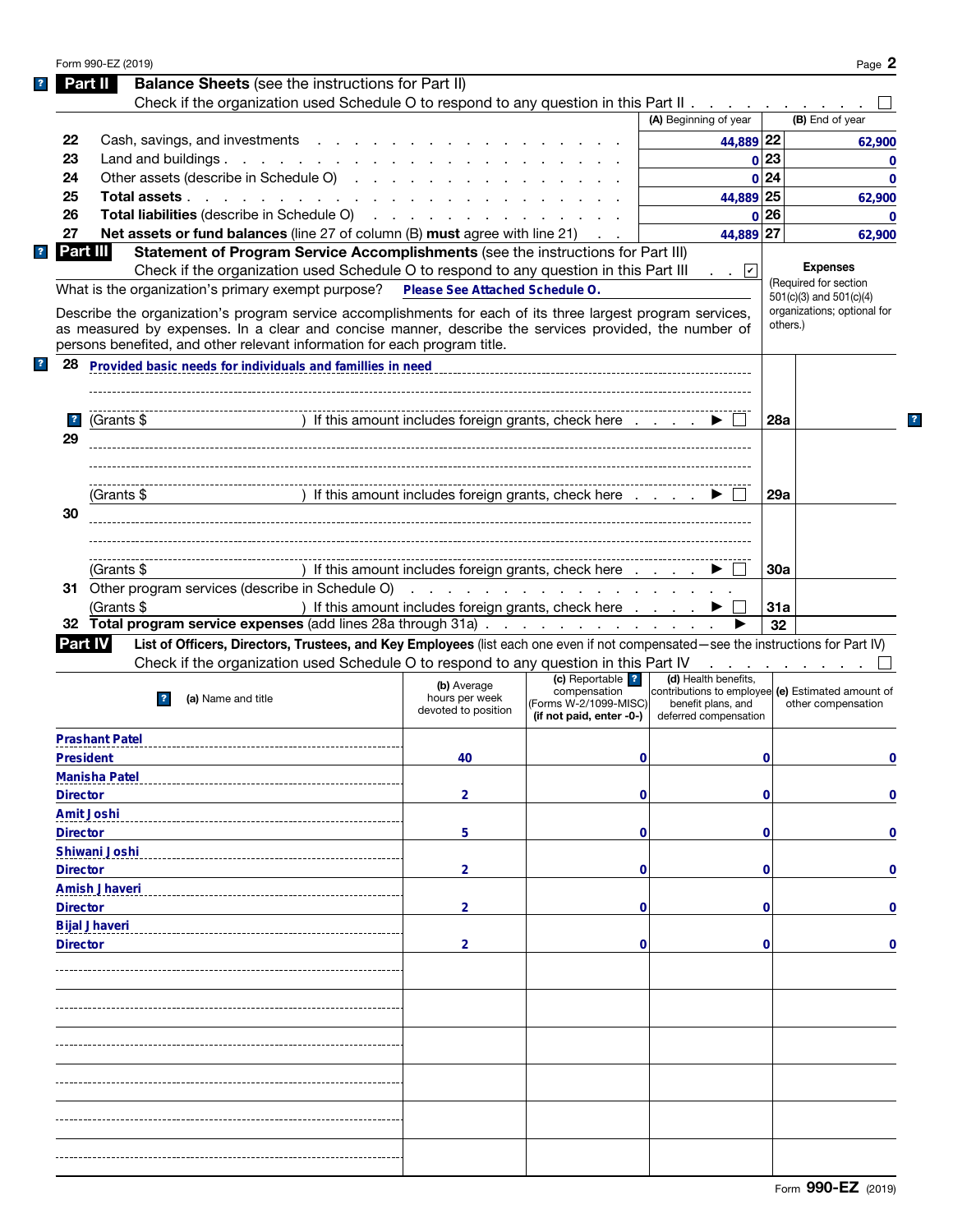|               | Form 990-EZ (2019)                                                                                                                                                                                                                                                                                                                                                                                                                                                                                      |                 |       | Page 3       |
|---------------|---------------------------------------------------------------------------------------------------------------------------------------------------------------------------------------------------------------------------------------------------------------------------------------------------------------------------------------------------------------------------------------------------------------------------------------------------------------------------------------------------------|-----------------|-------|--------------|
| <b>Part V</b> | Other Information (Note the Schedule A and personal benefit contract statement requirements in the<br>instructions for Part V.) Check if the organization used Schedule O to respond to any question in this Part V                                                                                                                                                                                                                                                                                     |                 |       |              |
|               |                                                                                                                                                                                                                                                                                                                                                                                                                                                                                                         |                 | Yes   | <b>No</b>    |
| 33            | Did the organization engage in any significant activity not previously reported to the IRS? If "Yes," provide a<br>detailed description of each activity in Schedule O                                                                                                                                                                                                                                                                                                                                  | 33              |       |              |
| 34            | Were any significant changes made to the organizing or governing documents? If "Yes," attach a conformed<br>copy of the amended documents if they reflect a change to the organization's name. Otherwise, explain the<br>change on Schedule O. See instructions<br>$\mathbf{r}$ and $\mathbf{r}$ are the set of the set of the set of the set of the set of the set of the set of the set of the set of the set of the set of the set of the set of the set of the set of the set of the set of the set | 34              |       |              |
| 35а           | Did the organization have unrelated business gross income of \$1,000 or more during the year from business<br>activities (such as those reported on lines 2, 6a, and 7a, among others)?                                                                                                                                                                                                                                                                                                                 | 35a             |       |              |
| b<br>C        | If "Yes" to line 35a, has the organization filed a Form 990-T for the year? If "No," provide an explanation in Schedule O<br>Was the organization a section 501(c)(4), 501(c)(5), or 501(c)(6) organization subject to section 6033(e) notice,                                                                                                                                                                                                                                                          | 35b             |       |              |
| 36            | reporting, and proxy tax requirements during the year? If "Yes," complete Schedule C, Part III<br>Did the organization undergo a liquidation, dissolution, termination, or significant disposition of net assets<br>during the year? If "Yes," complete applicable parts of Schedule N                                                                                                                                                                                                                  | 35c             |       | V            |
| 37a           | Enter amount of political expenditures, direct or indirect, as described in the instructions $\blacktriangleright$   37a  <br>$\bf{0}$                                                                                                                                                                                                                                                                                                                                                                  | 36              |       | V            |
| b<br>38a      | Did the organization file Form 1120-POL for this year?.<br>and a series of the contract of the contract<br>Did the organization borrow from, or make any loans to, any officer, director, trustee, or key employee; or were<br>any such loans made in a prior year and still outstanding at the end of the tax year covered by this return?                                                                                                                                                             | 37 <sub>b</sub> |       | V            |
| b<br>39       | If "Yes," complete Schedule L, Part II, and enter the total amount involved<br>38b<br>0<br>Section 501(c)(7) organizations. Enter:                                                                                                                                                                                                                                                                                                                                                                      | 38a             |       | $\checkmark$ |
| а<br>b        | Initiation fees and capital contributions included on line 9<br>39a<br>0<br>39b<br>Gross receipts, included on line 9, for public use of club facilities<br>and a state of the state of the<br>$\bf{0}$                                                                                                                                                                                                                                                                                                 |                 |       |              |
| 40a           | Section 501(c)(3) organizations. Enter amount of tax imposed on the organization during the year under:<br>section 4911 ▶<br>$0$ ; section 4912<br>$0$ ; section 4955<br>0                                                                                                                                                                                                                                                                                                                              |                 |       |              |
| b             | Section 501(c)(3), 501(c)(4), and 501(c)(29) organizations. Did the organization engage in any section 4958<br>excess benefit transaction during the year, or did it engage in an excess benefit transaction in a prior year<br>that has not been reported on any of its prior Forms 990 or 990-EZ? If "Yes," complete Schedule L, Part I                                                                                                                                                               | 40b             |       |              |
| c             | Section 501(c)(3), 501(c)(4), and 501(c)(29) organizations. Enter amount of tax imposed<br>on organization managers or disqualified persons during the year under sections 4912,<br>4955, and 4958.<br>and a state of the state of the<br>0                                                                                                                                                                                                                                                             |                 |       |              |
| d             | Section 501(c)(3), 501(c)(4), and 501(c)(29) organizations. Enter amount of tax on line<br>0                                                                                                                                                                                                                                                                                                                                                                                                            |                 |       |              |
| е             | All organizations. At any time during the tax year, was the organization a party to a prohibited tax shelter<br>transaction? If "Yes," complete Form 8886-T<br>and the company of the company of the company of                                                                                                                                                                                                                                                                                         | 40e             |       |              |
| 41            | List the states with which a copy of this return is filed $\blacktriangleright$ New Jersey                                                                                                                                                                                                                                                                                                                                                                                                              |                 |       |              |
|               | 42a The organization's books are in care of ▶ Prashant Patel<br>Telephone no. $\blacktriangleright$                                                                                                                                                                                                                                                                                                                                                                                                     | 732-822-4654    |       |              |
|               | Located at > 19 Cobblers Cir., Franklin Park, NJ<br>$ZIP + 4$<br>Located at $\triangleright$ 19 Cobbiers Cir., Franklin Park, NJ<br>At any time during the calendar year, did the organization have an interest in or a signature or other authority over                                                                                                                                                                                                                                               |                 | 08823 |              |
| b             | a financial account in a foreign country (such as a bank account, securities account, or other financial account)?<br>If "Yes," enter the name of the foreign country ▶<br>N/A                                                                                                                                                                                                                                                                                                                          | 42 <sub>b</sub> | Yes   | No<br>V      |
|               | See the instructions for exceptions and filing requirements for FinCEN Form 114, Report of Foreign Bank and<br>Financial Accounts (FBAR).                                                                                                                                                                                                                                                                                                                                                               |                 |       |              |
| C             | At any time during the calendar year, did the organization maintain an office outside the United States?<br>If "Yes," enter the name of the foreign country ▶<br>N/A                                                                                                                                                                                                                                                                                                                                    | 42c             |       | V            |
| 43            | Section 4947(a)(1) nonexempt charitable trusts filing Form 990-EZ in lieu of Form 1041 - Check here<br>43                                                                                                                                                                                                                                                                                                                                                                                               |                 |       |              |
| 44а           | Did the organization maintain any donor advised funds during the year? If "Yes," Form 990 must be                                                                                                                                                                                                                                                                                                                                                                                                       | 44a             | Yes   | No<br>V      |
| b             | Did the organization operate one or more hospital facilities during the year? If "Yes," Form 990 must be<br>completed instead of Form 990-EZ<br>the contract of the contract of the contract of the contract of the contract of                                                                                                                                                                                                                                                                         | 44b             |       |              |
| c<br>d        | Did the organization receive any payments for indoor tanning services during the year?<br>If "Yes" to line 44c, has the organization filed a Form 720 to report these payments? If "No," provide an                                                                                                                                                                                                                                                                                                     | 44c             |       |              |
| 45а           | explanation in Schedule O response to the contract of the contract of the contract of the contract of the contract of the contract of the contract of the contract of the contract of the contract of the contract of the cont<br>Did the organization have a controlled entity within the meaning of section 512(b)(13)?                                                                                                                                                                               | 44d<br>45a      |       | ✔            |
| b             | Did the organization receive any payment from or engage in any transaction with a controlled entity within the<br>meaning of section 512(b)(13)? If "Yes," Form 990 and Schedule R may need to be completed instead of                                                                                                                                                                                                                                                                                  |                 |       |              |
|               |                                                                                                                                                                                                                                                                                                                                                                                                                                                                                                         | 45b             |       | V            |